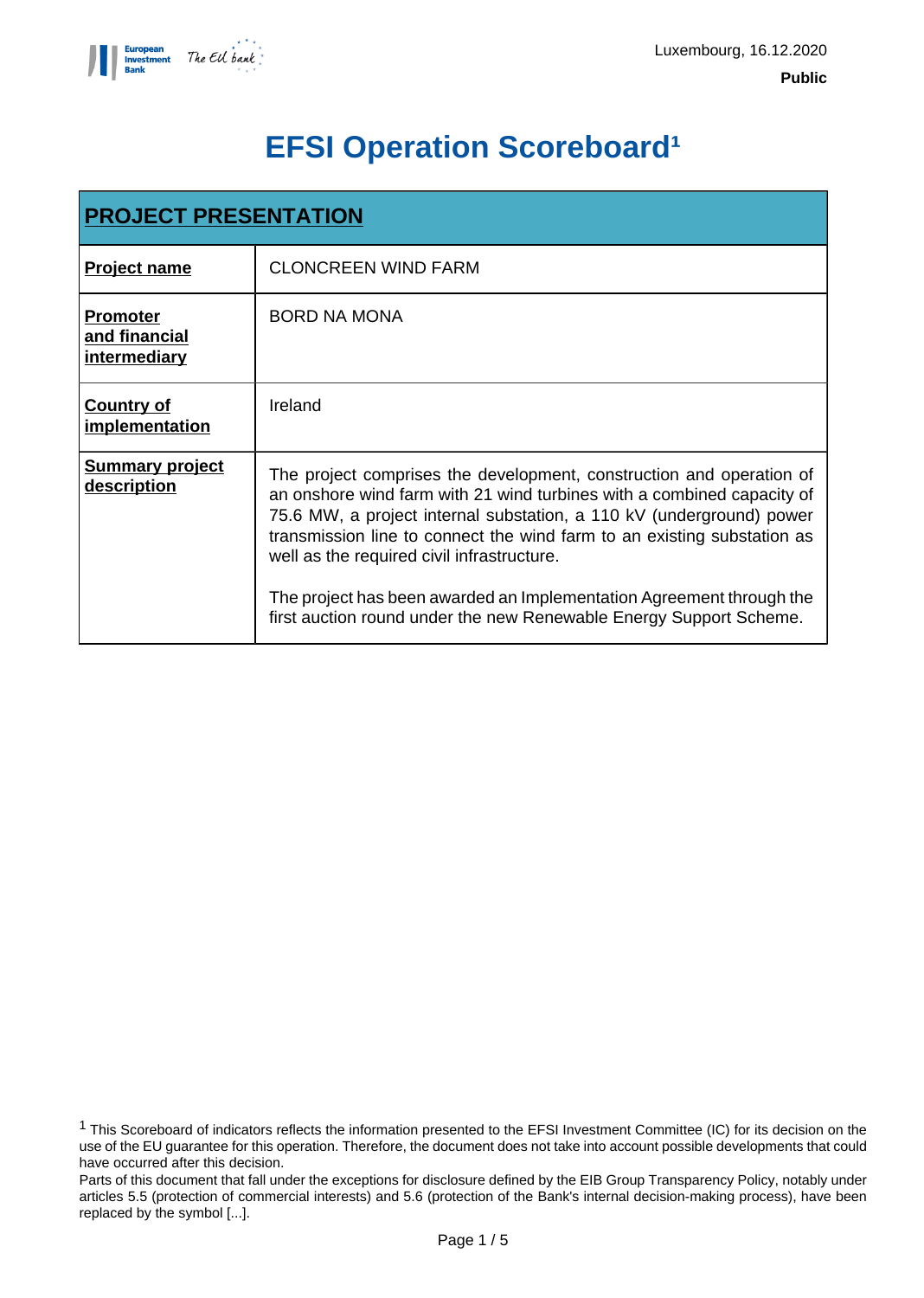

## **PROJECT PILLAR ASSESSMENT**

## **Pillar 1**

| <b>Contribution to EU policy</b>                                                      |         |
|---------------------------------------------------------------------------------------|---------|
| <b>Cross-cutting objectives</b>                                                       |         |
| Climate Action                                                                        | 100.00% |
| <b>EFSI</b>                                                                           |         |
| Contribution to EFSI                                                                  | 100.00% |
| EFSI: Development of the energy sector in accordance with the Energy Union priorities |         |
| Expansion of the use or supply of renewable energy                                    |         |

## **Pillar 2**

| Quality and soundness of the project |          |  |
|--------------------------------------|----------|--|
| 1. Growth                            | $\cdots$ |  |
| 2. Promoter capabilities             | $\cdots$ |  |
| 3. Sustainability                    | a basar  |  |
| 4. Employment                        | .        |  |

This pillar evaluates the quality and soundness of the operation. This pillar is composed of up to four indicators, as relevant, among which:

(i) "Growth" i.e. for example and where relevant the economic rate of return ('ERR'), which considers the project's socioeconomic costs and benefits, including its spillover effects;

(ii) "Promoter capabilities" i.e. the capacity of the promoter/intermediary to implement the project and create the expected impact at the [final] beneficiary level;

(iii) "Sustainability" i.e. environmental and social sustainability?;

(iv) "Employment" i.e. the project's direct employment effect;

(v) "Increasing access to finance and improving financing conditions including for final beneficiaries".

## **Pillar 3**

| EIB Technical and financial contribution to the project |                          |  |
|---------------------------------------------------------|--------------------------|--|
| 1. Financial contribution                               | $\overline{\phantom{a}}$ |  |
| 2. Financial facilitation                               | Ŀ.                       |  |
| 3. Advice                                               | $\cdots$                 |  |

This pillar measures the EIB's particular contribution to the project and its financing scheme in the form of financial and non-financial benefits which go beyond what commercial players would normally be able to offer. This dimension of value added is assessed through up to three indicators:

(i) "Financial Contribution" i.e. improving the counterpart's funding terms compared to market sources of finance (interest rate reduction and/or longer lending tenor);

(ii) "Financial Facilitation" i.e. helping to attract private financiers (for example through positive signaling effects), promoting synergies in co-financing with other public sources of funds including National Promotional Banks or EU financial instruments;

(iii) "Technical Contribution and Advice" i.e. providing advice with a view to optimizing the financing package (financial structuring), or technical advisory services in the form of expert input / knowledge transfer - provided in-house by the EIB or in the form of assignments to external consultants - to facilitate the preparation or implementation of a project.

<sup>2</sup> For additional information on the EIB's assessment of the project's environmental and social aspects, please refer to the project's Environmental and Social Data Sheet (ESDS) published on the EIB website.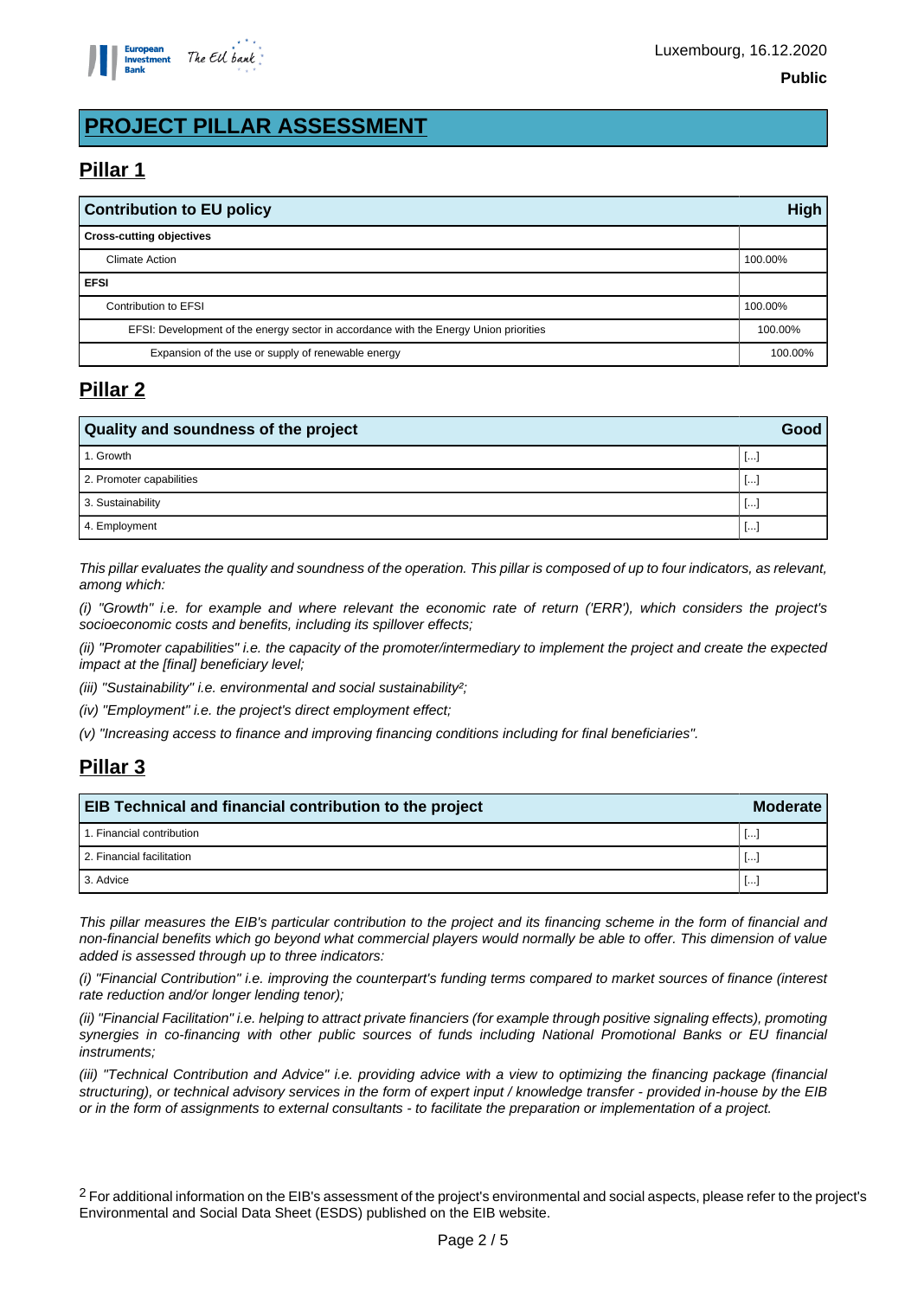

## **Pillar 4 - Complementary indicators**

### **Additionality**

In line with the EFSI objective related to development of the energy sector in accordance with the Energy Union priorities, namely the expansion of the use or supply of renewable energy, the operation is addressing an anticipated gap in terms of availability of affordable and adequate long-term financing for wind farms in Ireland. The project will contribute to the transition from electricity generation based on fossil fuel to renewable energy helping achieve the EU energy objectives as well as the 2030 targets set out in the Irish National Energy and Climate Plan. As a renewable energy project, the operation will fully contribute to the Climate Action objectives of the EIB.

The proposed operation addresses a market failure and suboptimal investment situation in the renewable energy sector related to the complexity and high risks in the sector and the insufficient long-term funding available from commercial banks. Low-carbon power projects reduce carbon and air pollution externalities. Secondly, innovative lowcarbon technologies increase learning-by-doing and thus drives down costs over time, representing a positive externality.

The operation is expected to fall under the EIB Special Activities category, in particular taking into account that the envisaged EIB financing with EFSI support will be a nonrecourse project financing. The EIB would not be able to provide such type of financing support during the period in which the EU guarantee can be used, or not to the same extent, without EFSI.

The availability of affordable long-term debt financing from the EIB will contribute to the operation's viability since the EIB, acting as a cornerstone financier of this project, will contribute to the crowding-in of other lenders into the financing structure and to a timely financial close, in particular given the uncertainties created by the Covid-19 pandemic.

The Project would be among the first to be financed on a project finance basis in Ireland under the new Renewable Energy Support Scheme.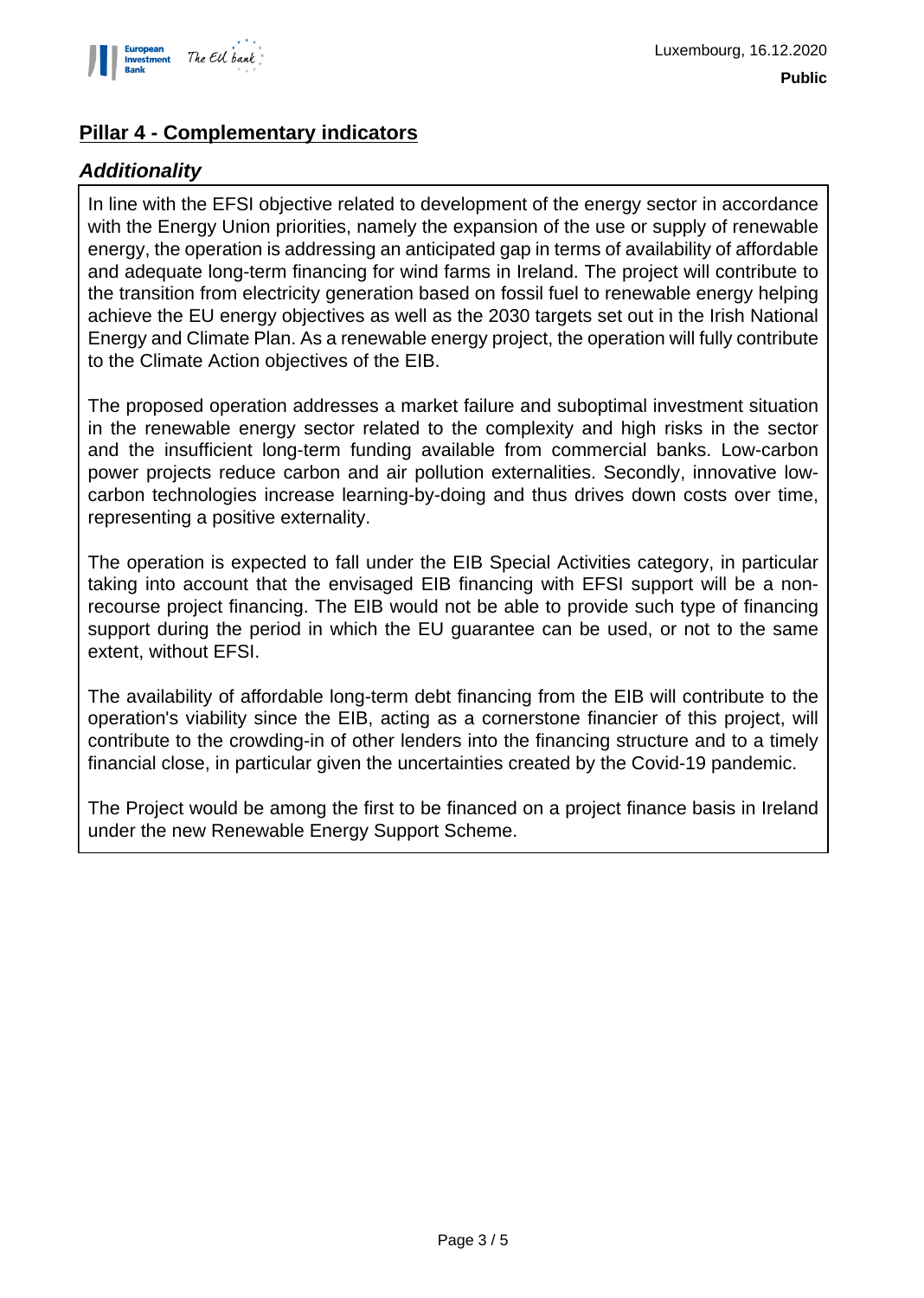#### **Set of indicators related to the macroeconomic environment**

#### **Ireland - Economic environment**

#### **Economic Performance**

|                                                                                  | IE<br>2018 | <b>EU</b><br>2018 | <b>US</b><br>2018 | IE.<br>2001-2007 |
|----------------------------------------------------------------------------------|------------|-------------------|-------------------|------------------|
| GDP per capita (EUR, PPS)                                                        | 57,830.09  | 30,935.11         | 43,569.11         | 37,402.95        |
| GDP growth (%)                                                                   | 6.65       | 1.97              | 2.86              | 5.26             |
| Potential GDP growth (%)                                                         | 5.06       | 1.60              | 2.24              | 5.52             |
| Output gap (% of potential GDP)                                                  | 2.76       | 0.62              | 0.74              | 1.56             |
| Unemployment Rate (%)                                                            | 5.50       | 6.60              | 3.90              | 4.83             |
| Unemployment Rate (%) - Y/Y change (% points)                                    | $-0.70$    | $-0.60$           | $-0.20$           | 0.19             |
| Bank-interest rates to non-financial corporations (%)                            | 1.91       | 1.26              | --                | 4.88             |
| Bank-interest rates to non-financial corporations (%) - Y/Y<br>change (% points) | $-0.73$    | $-0.06$           | --                | 0.16             |
| Investment rate (GFCF as % of GDP) - Total                                       | 24.95      | 20.54             | 20.84             | 26.99            |
| Investment rate (GFCF as % of GDP) - Public                                      | 2.05       | 2.86              | 3.31              | 3.95             |
| Investment rate (GFCF as % of GDP) - Private                                     | 22.90      | 17.68             | 17.53             | 23.04            |

#### **Energy**

|                                                                                               | 2014    | 2015  | 2016  | 2017  | EU (latest<br>available) |
|-----------------------------------------------------------------------------------------------|---------|-------|-------|-------|--------------------------|
| Energy consumption from renewables (%)                                                        | 8.68    | 9.10  | 9.26  | 10.65 | 17.53                    |
| Energy consumption from renewables - distance to EU 2020<br>target $(\%)$                     | 7.32    | 6.90  | 6.74  | 5.35  | 2.47                     |
| Energy dependence (%)                                                                         | 85.30   |       | --    |       | 53.50                    |
| Primary energy consumption (consumption in 2005 = 100)                                        | 90.60   | 94.90 | 99.00 | --    | 90.00                    |
| Energy intensity of the Economy (kg of oil equivalent per 1<br>000 EUR)                       | --      | --    | --    | --    | 141.83                   |
| Primary energy consumption (Million Tonnes of Oil<br>Equivalent)                              | 13.30   | 14.00 | 14.60 | --    | 1,542.70                 |
| Primary energy consumption (Million Tonnes of Oil<br>Equivalent) - distance to EU 2020 target | $-0.60$ | 0.10  | 0.70  | --    | 59.70                    |

#### **General Sector Indicators**

|                                                                                              | 2014 | 2015 | 2016 | 2017 | EU (latest<br>available) |
|----------------------------------------------------------------------------------------------|------|------|------|------|--------------------------|
| Value added in Electricity, gas, steam and air conditioning<br>supply (% of total VA)        | 1.74 | 1.23 | 1.16 | 1.46 | 1.82                     |
| Employment in Electricity, gas, steam and air conditioning<br>supply (% of total employment) | 0.45 | 0.42 | 0.41 | 0.42 | 0.54                     |

- Country average for "GDP per capita (EUR, PPS)" is calculated in real terms

- EU value for "Bank-interest rates to non-financial cooperations" corresponds to Euro Area average; Country average is the simple average between 2003 and 2007

- The EU value is displayed as the value in the year that corresponds to the latest value of the indicator in a particular country